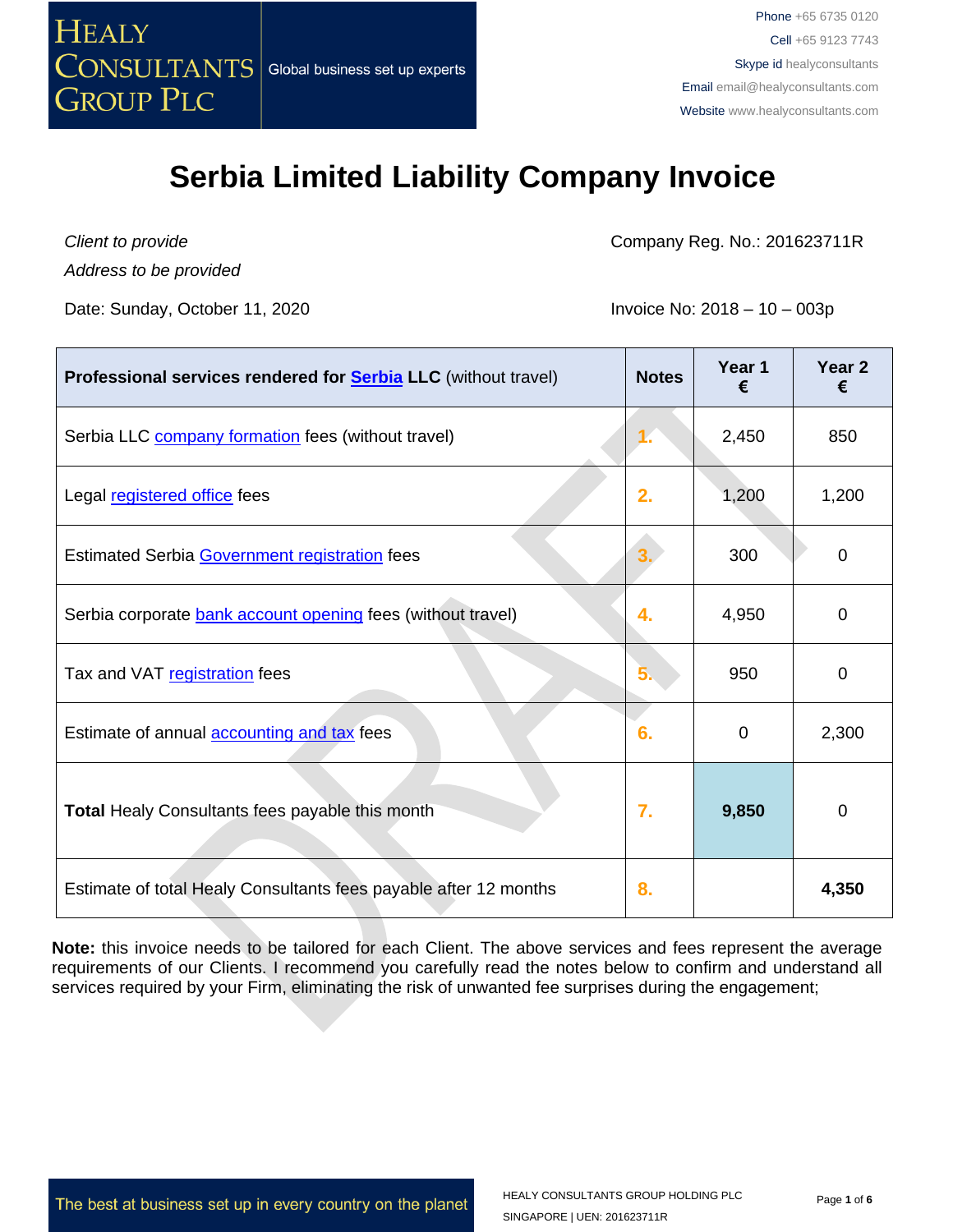

#### *Notes to invoice above*

**1.** Healy Consultants' fees to efficiently and effectively complete Serbia limited company registration within [4](http://www.healyconsultants.com/serbia-company-registration/fees-timelines/#timelines)  [weeks](http://www.healyconsultants.com/serbia-company-registration/fees-timelines/#timelines) by: **i)** choosing the optimum M&AA for our Client's business activities; **ii)** reserving a company name with [Business Registry Agency of Serbia;](http://www.apr.gov.rs/eng/Home.aspx) **iii)** settling our accountant and lawyer fees and **iv)** preparing a high quality company incorporation application for [Business Registry Agency of Serbia;](http://www.apr.gov.rs/eng/Home.aspx)

All [engagement fees](http://www.healyconsultants.com/company-registration-fees/) (click link) are agreed and paid up front and agree to the fees published on our country web pages. Consequently, there are no hidden fees, surprises or ambushes throughout the engagement. All engagement deadlines are agreed up front in the form of a [detailed project plan,](http://www.healyconsultants.com/index-important-links/example-project-plan/) mapping out [deliverables](http://www.healyconsultants.com/deliverables-to-our-clients/) by week throughout the engagement term;



Every week during the engagement, Healy Consultants will email our Client a [detailed status update.](http://www.healyconsultants.com/index-important-links/weekly-engagement-status-email/) Our Client is immediately informed of engagement problems together with solutions. Your dedicated engagement manager is reachable by phone, Skype, live chat and email and will communicate in your preferred language;

- **2.** In accordance with the [Serbia Law on Companies,](https://www.google.com.sg/url?sa=t&rct=j&q=&esrc=s&source=web&cd=2&cad=rja&uact=8&ved=0CCIQFjAB&url=http%3A%2F%2Fwww.apr.gov.rs%2FLinkClick.aspx%3Ffileticket%3D5LXmtJlDqS0%253D%26tabid%3D181%26portalid%3D3%26mid%3D733&ei=hq0PVezdJdaIuAS9toCgAg&usg=AFQjCNFBYpDnYjwnggT2fILqOv2JFa-KzQ&sig2=Cd2Q_E4pfdC3ykYAfEtNgw) a Serbian LLC shall as from the date of its incorporation have a legal registered office in Serbia, to which all official government communications and notices may be addressed. To comply with this statutory requirement, Healy Consultants' Serbia office will be the registered office address for your company. Thereafter, this address will be used to receive government correspondence including **i)** tax letters **ii)** notice of the legal annual return; and **iii)** all government communications. Most of our Clients wish to place [Healy Consultants'](http://www.healyconsultants.com/corporate-outsourcing-services/company-secretary-and-legal-registered-office/) office address on invoices, contracts, websites and business cards;
- **3.** This fee is an estimate of government costs payable during your Firm's engagement. For transparency purposes, all government fee payments will be supported by original receipts and invoices. Examples of Government costs include **i)** reserving the company name with the [Business Registry Agency of Serbia;](http://www.apr.gov.rs/eng/Home.aspx) **ii)** preparation of company deeds and articles of association; **iii)** court notarization of the company documents and **iv)** obtaining pension fund (PIO Fund) and [Health Fund](http://www.eng.rfzo.rs/) certificates. Following engagement completion, Healy Consultants will refund our Client any excess of funds received over actual Government costs paid;
- **4.** Healy Consultants will be pleased to open a Serbian corporate bank account without our Client travel. It is a time consuming task, and Healy Consultants will shelter our Client from the associated administrative challenges. As you can appreciate, it is a difficult task to obtain bank account approval through a newly formed company when shareholders, directors and bank signatories reside overseas. Healy Consultants will prepare a business plan for the bank to optimize the probability of corporate bank account approval. Depending on our Client's business and nationality, there is a 20% probability the banks will request a bank signatory to travel for a one-hour bank interview. Healy Consultants will try its best to negotiate with the bank for a travel exemption. If our Client must travel to Serbia for corporate bank account opening, Healy Consultants will refund our Client €950;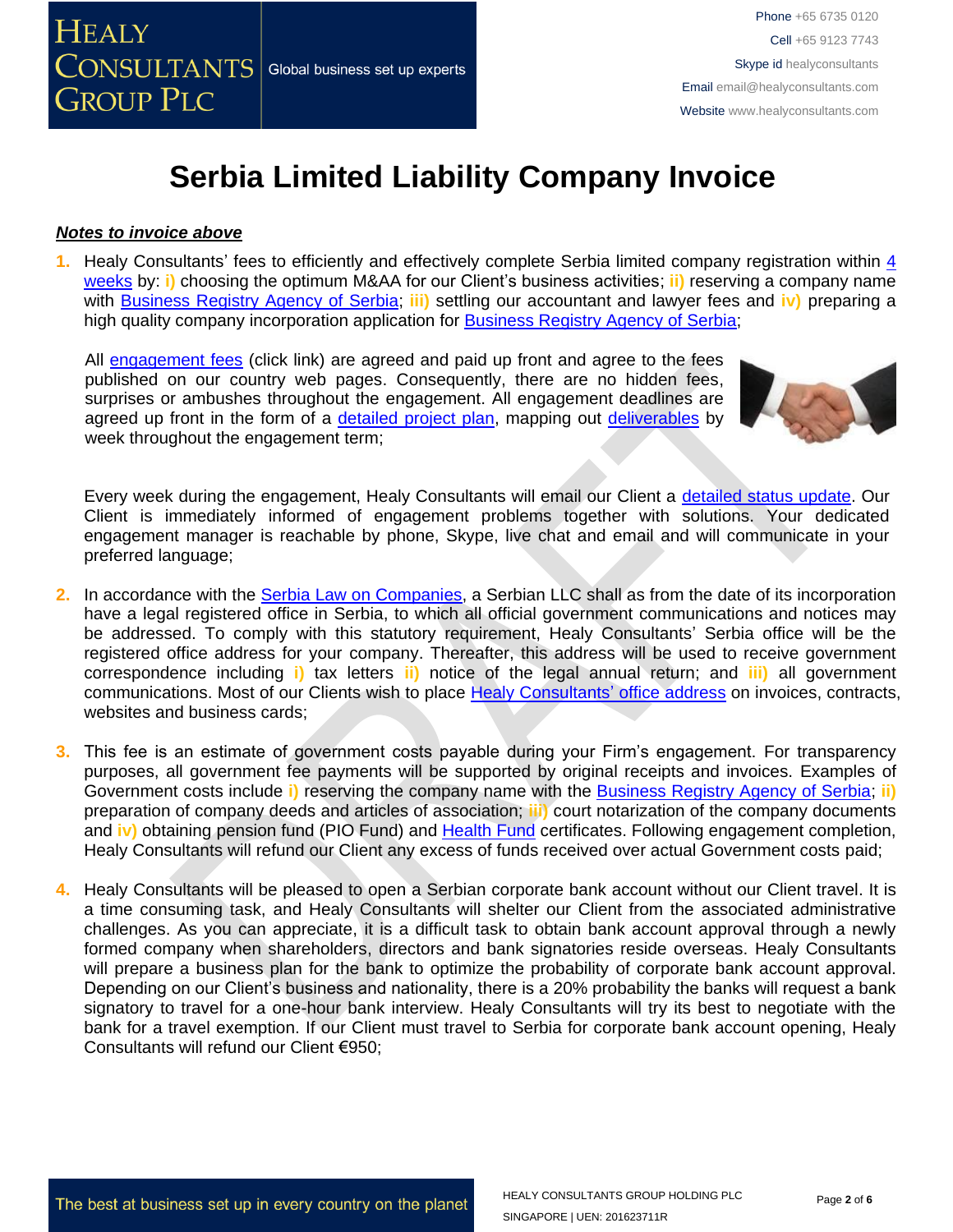

Phone +65 6735 0120 Cell +65 9123 7743 Skype id healyconsultants Email [email@healyconsultants.com](mailto:EMAIL@HEALYCONSULTANTS.COM) Website [www.healyconsultants.com](http://www.healyconsultants.com/)

# **Serbia Limited Liability Company Invoice**

If our Client is not comfortable with only a Serbia corporate bank account, Healy Consultants will be pleased to open [an international corporate bank account](http://www.healyconsultants.com/international-banking/) (click link) outside of Serbia. Examples include New York, Germany, Liechtenstein, Austria, Bulgaria, South Africa, Australia, London, South America or Dubai. All banks will be top tier banks in these countries with excellent internet banking services. Example of our global banking partners include HSBC, Standard Chartered Bank, Citibank, Barclays, Standard bank, ANZ bank, VTB bank, UBS, Credit Suisse;

The banks enjoys ultimate power of approval of corporate bank account applications. Consequently, guaranteed success is outside of Healy Consultants' control. What is inside our control is the preparation and submission of a high quality bank application that maximizes the likelihood of approval.

Global banks continue to tighten corporate bank account opening procedures, their internal compliance departments completing more thorough due diligence of Clients. Consequently, our Clients should expect the bank account approval period to take up to 4 weeks. Furthermore, global banks now require evidence of proof of business in the country where the corporate bank account will be, including sales contracts or lease agreement;







- **5.** In accordance with [Serbia Law on Companies,](https://www.google.com.sg/url?sa=t&rct=j&q=&esrc=s&source=web&cd=2&cad=rja&uact=8&ved=0CCIQFjAB&url=http%3A%2F%2Fwww.apr.gov.rs%2FLinkClick.aspx%3Ffileticket%3D5LXmtJlDqS0%253D%26tabid%3D181%26portalid%3D3%26mid%3D733&ei=hq0PVezdJdaIuAS9toCgAg&usg=AFQjCNFBYpDnYjwnggT2fILqOv2JFa-KzQ&sig2=Cd2Q_E4pfdC3ykYAfEtNgw) each entity must register for corporate tax and VAT at the [Tax Administration of Republic of Serbia](http://www.poreskaupravars.org/SiteEn/) if its annual turnover exceeds €65,000;
- **6.** For an active trading company, these [accounting and tax](http://www.healyconsultants.com/serbia-company-registration/accounting-legal/) fees are an estimate of Healy Consultants fees to efficiently and effectively discharge your annual company accounting and tax obligations. Following receipt of a set of draft accounting numbers from your company, Healy Consultants will more accurately advise accounting and tax fees. For a dormant company, Healy Consultants fees are only €950;



- **7.** All fees quoted in this invoice correspond to fees quoted [on Healy Consultants' website.](http://www.healyconsultants.com/company-registration-fees/) Please review this invoice carefully to identify errors. During the rush of the business day, it is possible that Healy Consultants inadvertently made fee calculation errors, typing errors or omitted services or omitted historic fee payments from Clients. In the unfortunate event you identify invoice errors, please revert to me directly re the same. I apologize in advance if I or my staff made invoice errors;
- **8.** Assuming our Clients re-engage Healy Consultants in year 2, this fee is an estimate of the fees payable next year, 12 months after the date of company registration;
- **9.** The fees quoted in this invoice are a prediction of the fees required to efficiently and effectively complete this engagement in a timely manner. If during the engagement Healy Consultants realizes that the project is more complex than anticipated, requiring a large additional investment of time, my Firm will revert to request additional fees;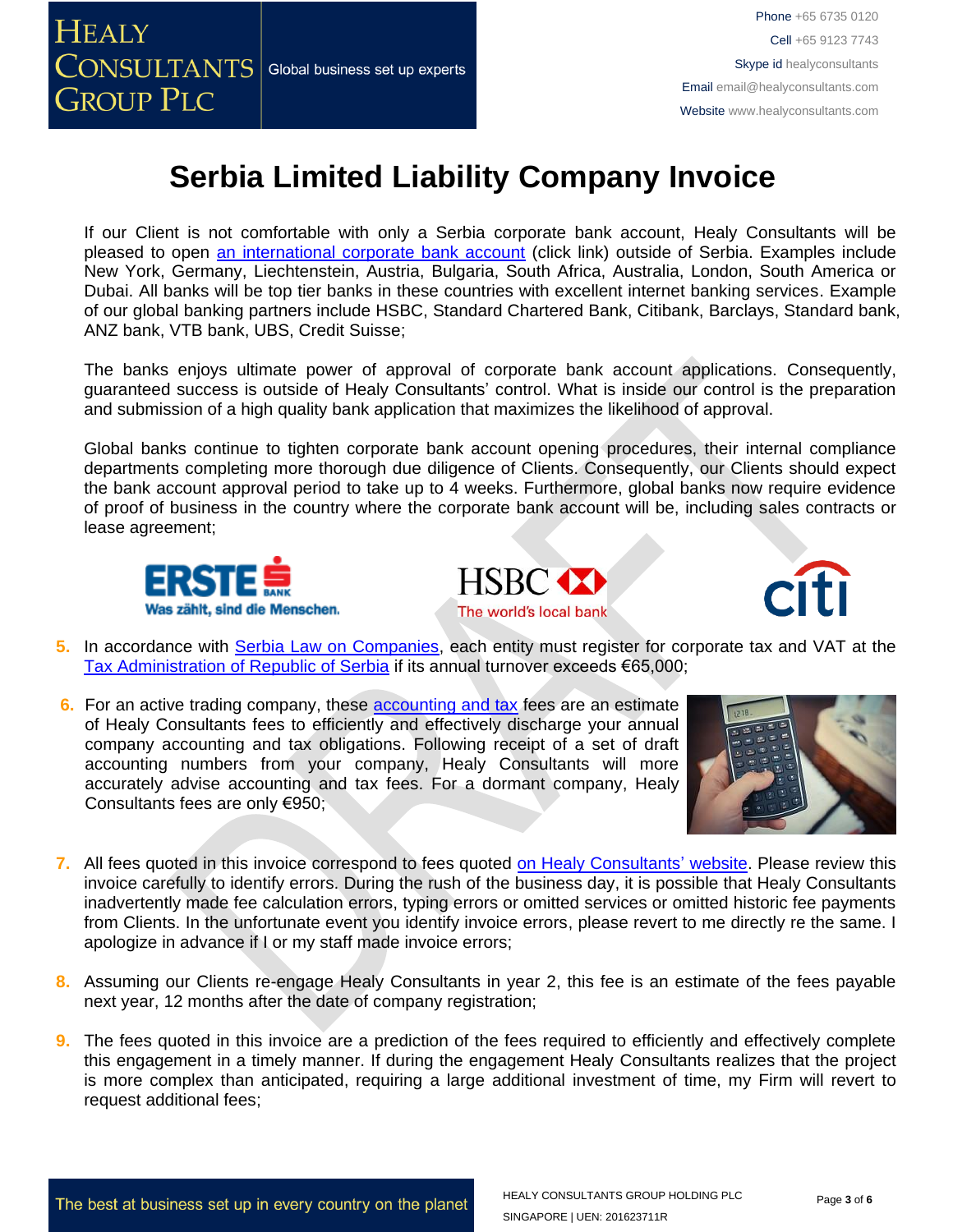

- **10.** Engage Healy Consultants to [project manage](http://www.healyconsultants.com/project-manage-engagements/) business set up in every country on the planet. We are the best in the [world](http://www.healyconsultants.com/best-in-the-world/) at what we do, timely completing [the A to Z](http://www.healyconsultants.com/a-to-z-of-business-set-up/) of every country engagement;
- **11.** In accordance with [Serbia Law on Companies,](https://www.google.com.sg/url?sa=t&rct=j&q=&esrc=s&source=web&cd=2&cad=rja&uact=8&ved=0CCIQFjAB&url=http%3A%2F%2Fwww.apr.gov.rs%2FLinkClick.aspx%3Ffileticket%3D5LXmtJlDqS0%253D%26tabid%3D181%26portalid%3D3%26mid%3D733&ei=hq0PVezdJdaIuAS9toCgAg&usg=AFQjCNFBYpDnYjwnggT2fILqOv2JFa-KzQ&sig2=Cd2Q_E4pfdC3ykYAfEtNgw) the issued share capital of €1 (RSD120) must be deposited to the company bank account during company incorporation. To optimize engagement efficiency and minimize delays, Healy Consultants is happy to deposit these funds on behalf of our Clients;
- **12.** If our Client and Healy Consultants properly plan this engagement, our Clients' will *not* have to travel during this engagement. Healy Consultants will efficiently and effectively and aggressively complete company registration and corporate bank account opening in a timely manner without our Client presence. Instead, our Client will need to **i)** sign and get documents legalized in the embassy in their country of origin and **ii)** courier the originals to Healy Consultants office;



- 13. If our Client requires nominee shareholder and director services [\(click link\),](http://www.healyconsultants.com/corporate-outsourcing-services/nominee-shareholders-directors/) Healy Consultants will be pleased to assist. Our fee for professional, passive nominee corporate shareholder amounts to €2,100 per annum. Our fee to be both nominee director and shareholder amounts to €6,600 per annum. Being the sole shareholders and sole director of a Client's company exposes Healy Consultants to reputation, litigation and financial risk;
- **14.** Depending on our Client's business and nationality, the Serbian Government may require a special regulatory license to carry on your business in the country. Healy Consultants will assist our Client secure license approval; there may be additional engagement fees. However, the Government enjoys ultimate power of approval of company registrations and business licenses;
- **15.** If required, Healy Consultants will be pleased to assist your firm secure employee [visa](http://www.healyconsultants.com/support-services/) approvals. Our fee is €4,950 for the first employee, €3,950 for the second employee, €2,950 per employee thereafter. Our employee visa fees includes preparation of a quality visa application and submitting to the correct Government immigration officers. The Government enjoys ultimate power of approval of visa applications. Consequently, guaranteed success is outside of Healy Consultants' control. What is inside our control is the preparation and submission of a high quality immigration visa application that maximizes the likelihood of visa approval;
- **16.** Some of our Clients request Healy Consultants to provide temporary shared [office space](http://www.healyconsultants.com/virtual-office/) for 6 months until their preferred business premises is found. If your Firm requires this service, our one-time fee is €950. Monthly rental thereafter is paid directly to the landlord, independently of Healy Consultants;
- 17. Some of our Clients' require an *immediate country solution*. With this strategy, within a day Healy Consultants can supply our Client **i)** an existing dormant company number and **ii)** an already approved Serbia corporate bank account number and **iii)** a business address. Turnkey solutions are attractive to those entrepreneurs who wish to immediately close a country deal, sign a contract or invoice a customer;

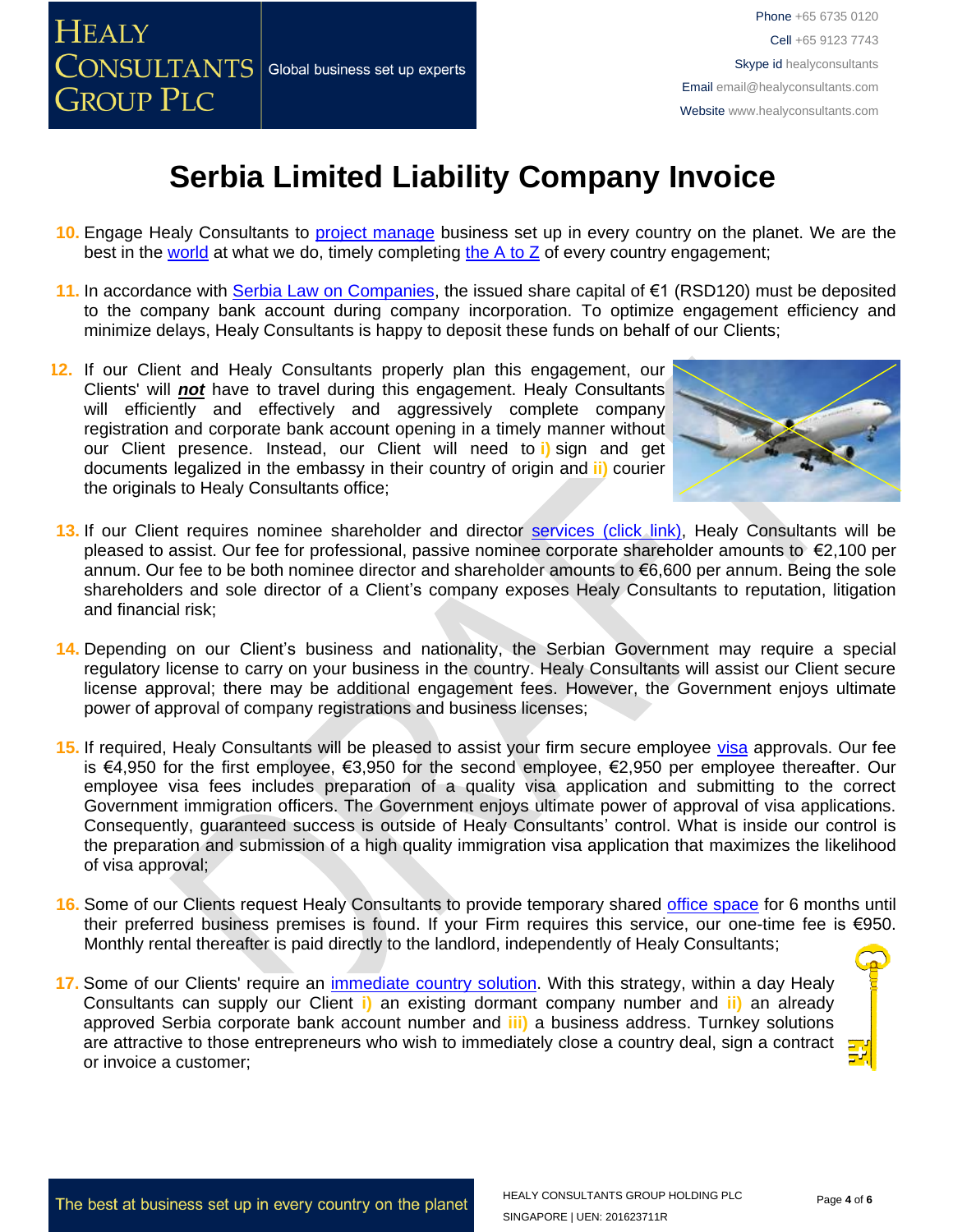

- **18.** Monthly, quarterly and mid-year Government tax obligations include monthly payroll reporting, monthly or quarterly VAT and monthly or quarterly corporation tax return filing. If you need our help, Healy Consultants can complete monthly Government reporting for a monthly fee of €860. Healy Consultants monthly support will include **i)** receive in dropbox the monthly invoices from our Client; **ii)** label monthly bank statement transactions; **iii)** preparation and submission of VAT returns and **iv)** submission of monthly employee payroll reporting;
- **19.** It is important our Clients are aware of their personal and corporate tax obligations in their country of residence and domicile. Let us know if you need Healy Consultants help to clarify your local and international annual tax reporting obligations;
- **20.** During the engagement, shareholders and directors' documents may need to be translated into the local language; before the Government and Bank approves company registration and corporate bank account opening respectively. Consequently, our Client should budget for possible additional translation and embassy attestation fees. Either our Client or Healy Consultants can complete this administrative task;

As always, Healy Consultants will negotiate with all third parties to eliminate or reduce additional engagement costs. For transparency purposes, all third party fee payments will be supported by original receipts and invoices. Examples of possible third party payments include **i)** embassy fees **ii)** notary public costs **iii)** official translator fees;

- **21.** As stipulated on our [business website](http://www.healyconsultants.com/) and in section 3 of our engagement letter, Healy Consultants will only commence the engagement following **i)** settlement of our fees and **ii)** completion and signing of our legal engagement letter;
- **22.** Healy Consultants will only incorporate your company after 75% of [due diligence documentation](http://www.healyconsultants.com/due-diligence/) is received by email. Healy Consultants will only open a corporate bank account after 100% of the Client's original due diligence documentation is received by courier;
- **23.** During the annual renewal engagement with our Client, our in-house [Legal and Compliance Department](http://www.healyconsultants.com/about-us/key-personnel/cai-xin-profile/)  [\(click link\)](http://www.healyconsultants.com/about-us/key-personnel/cai-xin-profile/) reviews the quality and completeness of our Client file. Consequently, Healy Consultants may revert to our Client to ask for more up to date [due diligence documentation;](http://www.healyconsultants.com/due-diligence/)
- **24.** To assist our Clients to minimize foreign exchange costs, we offer the payment in SG\$, Euro, Pounds or US\$. Kindly let me know in which currency your Firm prefers to settle our fees and I will send an updated invoice, thank you;
- **25.** Some of our Clients' engage Healy Consultants to [recruit \(click link\)](http://www.healyconsultants.com/corporate-outsourcing-services/how-we-help-our-clients-recruit-quality-employees/) local employees. We have a lot of experience in this area and we are quite skilled at securing quality candidates for our Clients';
- **26.** To efficiently and effectively complete your engagement in a timely manner, we recommend your Firm transfers these funds to Healy Consultants corporate bank account. Thereafter, our Incorporation and Banking Team will aggressively advance your engagement, providing your Firm daily feedback as to engagement status. I would be grateful if you email us the bank transfer advice slip to enable my Accounting Department to accurately and timely identify bank receipts: